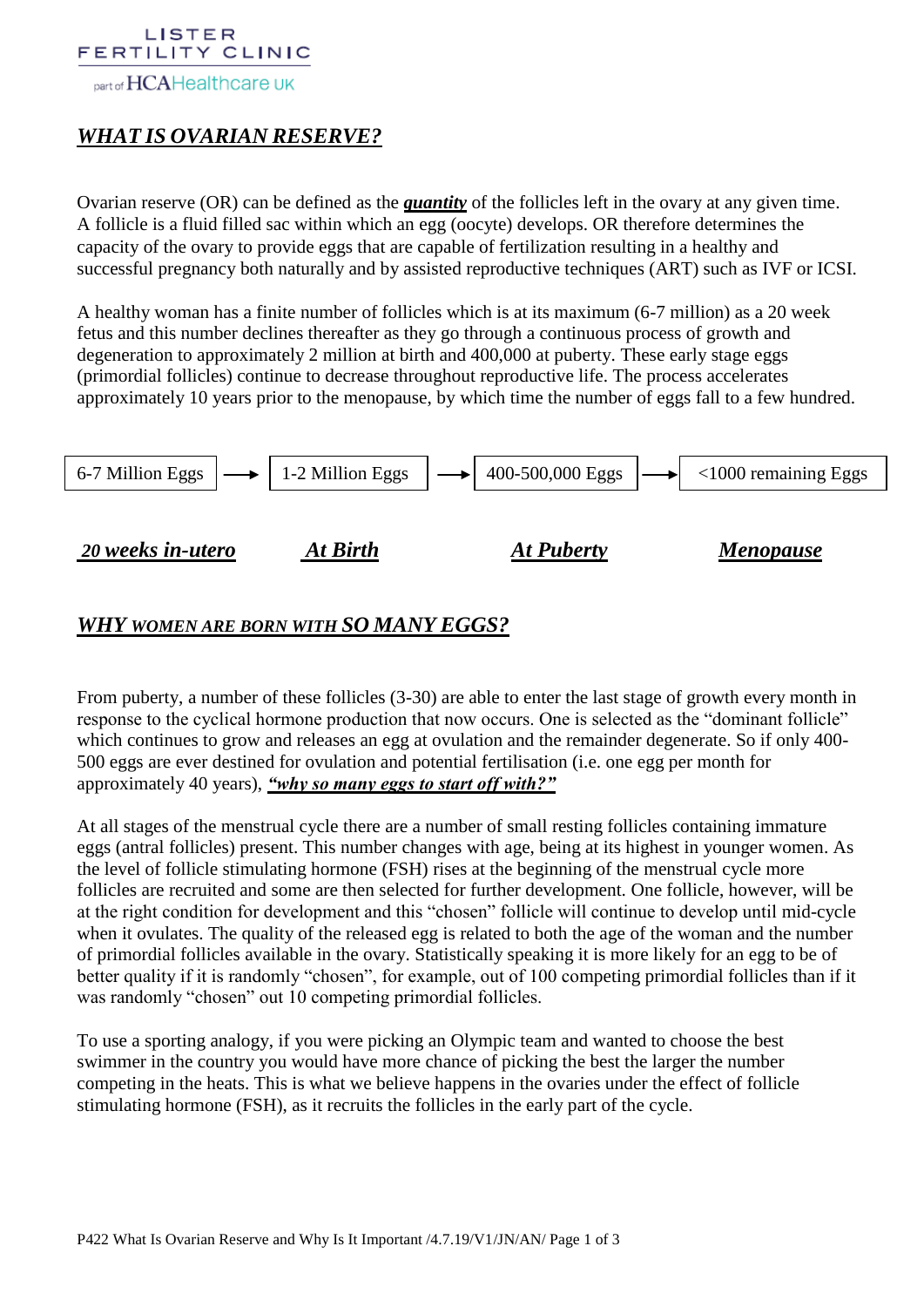#### LISTER FERTILITY CLINIC

# part of HCAHealthcare UK *WHY IS OVARIAN RESERVE IMPORTANT?*

An accurate assessment of ovarian reserve is vital as egg quantity impact on the chances of getting pregnant through ART and so can help a couple's decision making process with regard to when and if they should proceed with a cycle of treatment. It also helps determine the correct dose of medication required as patients with reduced reserve will require higher stimulation doses.

## *Egg quantity*

The effect of *egg quantity* can be demonstrated by looking at the outcome of ART (IVF/ICSI) by number of eggs collected. In those <40 undergoing treatment by IVF/ICSI at the Lister between 2008- 2017, the live birth rate per embryo transfer are:



2008 - 2018, women<40 years

## *Egg quality*

The egg quality is largely determined by the age of the woman. The following chart shows the live birth rate of those undergoing IVF/ICSI at the Lister between 2008-2017 by age overall and also by age in those collecting similar numbers of eggs (4-6 used as an example).

The overall success/cycle goes down with less number of eggs. However, the success goes back up again if the women gets embryo to transfer and even higher if blastocysts to transfer, meaning the embryos are good quality.

Per cycle success is lower with less number of eggs because the odds of getting an embryo for transfer is lower with less number of eggs. But if the eggs get fertilized and there is an embryo for transfer then the success is same as women of same age and with good number of eggs.

However there is age related decrease in the success meaning that age is the sole marker of quality of eggs.